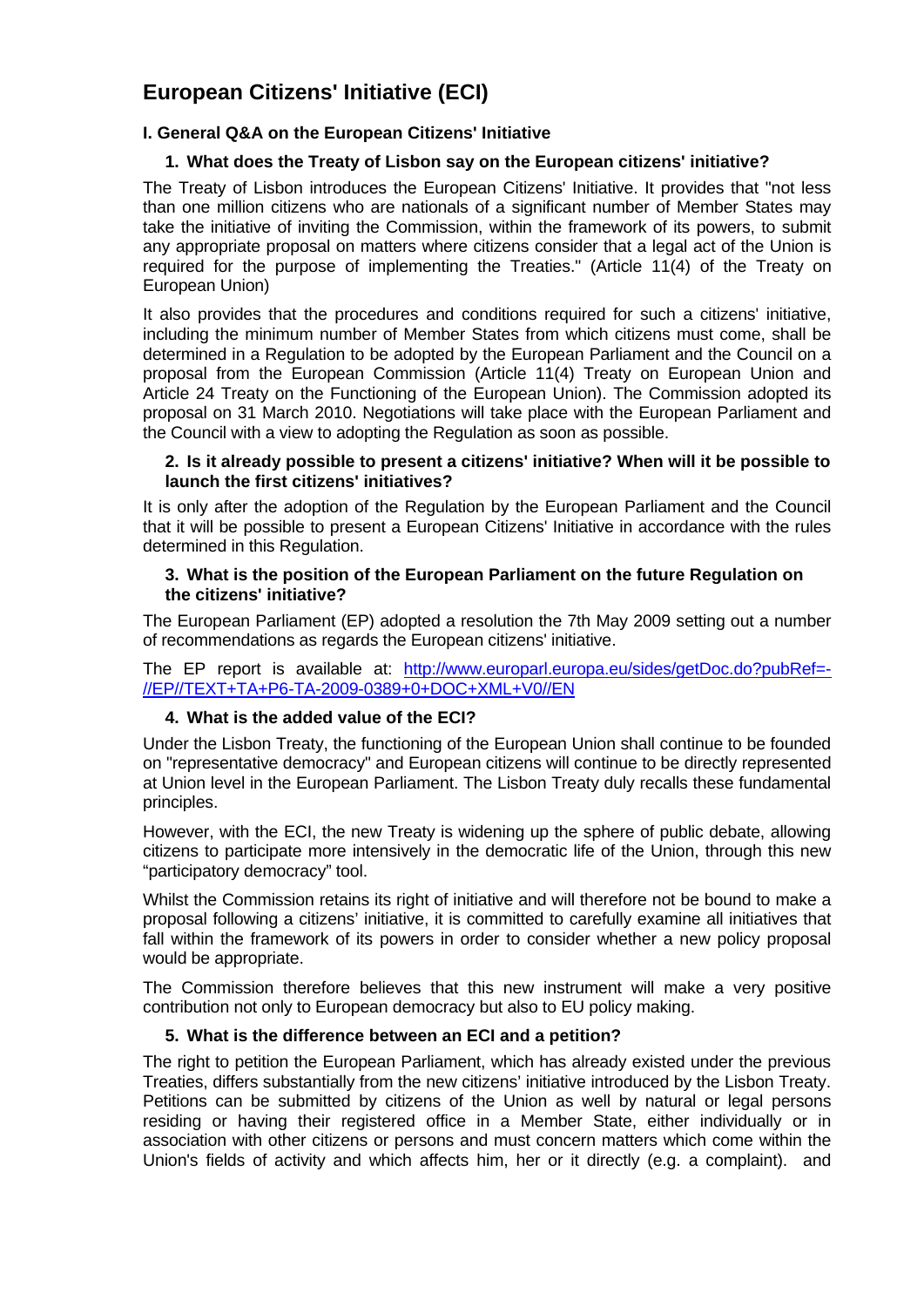tTherefore they do not necessarily concern new policy proposals. Petitions are addressed to the European Parliament in its role as the direct representative of citizens at Union level.

The citizens' initiative, on the other hand, enables at least one million citizens to call directly on the Commission to bring forward new policy initiatives.

## **6. Are there citizens' initiatives within the Member States?**

Citizens' initiatives already exist in a majority of Member States, either at national, regional or local level. The following Member States have citizens' initiatives at national level: Austria, Hungary, Italy, Latvia, Lithuania, Poland, Portugal, Romania, Slovakia, Slovenia, Spain and The Netherlands. Regional citizens' initiatives exist in Austria, Germany, Spain, Sweden and The Netherlands. Local citizens' initiatives can be found in Belgium, Germany, Hungary, Italy, Luxembourg, Slovenia, Spain and Sweden. Citizens' initiatives are also present outside the EU (Switzerland, USA...). These initiatives differ considerably in as regards their scope and generally operate according to different procedures.

## **7. Can an ECI deal with the seat of the European Parliament in Strasbourg?**

No, making a proposal on this matter does not fall within the framework of the Commission's powers. The seat of the institutions is determined by common accord of the governments of the Member States.

## **8. Will citizens be able to launch a revision of the Treaties with an ECI?**

No. According with the Treaty, citizens' initiatives can only concern proposals on matters where citizens consider that a legal act of the Union is required for the purpose of implementing the Treaties.

## **9. Can third country nationals residing in the EU sign-up to an ECI?**

No. In accordance with the Treaty, third country nationals cannot sign-up to an ECI. Indeed, the Treaty clearly states that only citizens who are nationals of the Member States can signup to an initiative.

# **II. Q&A on the Commission's proposal: how would the ECI work?**

## **1. Why say that an initiative has to come from a third of Member States? Why not just from one?**

It is necessary to establish the minimum number of Member States from which citizens must come in order to ensure that a citizens' initiative is representative of a Union interest and given that the Treaty says that citizens must come from "a significant number of Member States".

The proposal fixes the minimum number of Member States at one third (currently nine). This draws on other provisions of the Treaty, according to which nine or one third of Member States is sufficient to ensure the representation of a Union interest. It is the threshold used in the provisions on "enhanced cooperation" which provide that "at least nine Member States" must participate. It is also used as the threshold needed to trigger the subsidiarity procedure provided for in Article 7(2) of the Protocol on the application of the principles of subsidiarity and proportionality, annexed to the Treaties.

This threshold also reflects the outcome of the public consultation.

## **2. Why use a multiple of the number of Members of the European Parliament as the threshold for the minimum number of signatures per Member State?**

The Green Paper had suggested setting that threshold as 0.2% of the population of each Member State. However many respondents to the Green Paper considered that 0.2% of the population was an unnecessarily high threshold in order to achieve the objective of ensuring representation of a European interest. Others considered that such a percentage would not be equitable, as it is much easier, for instance, to collect statements of support from 1 000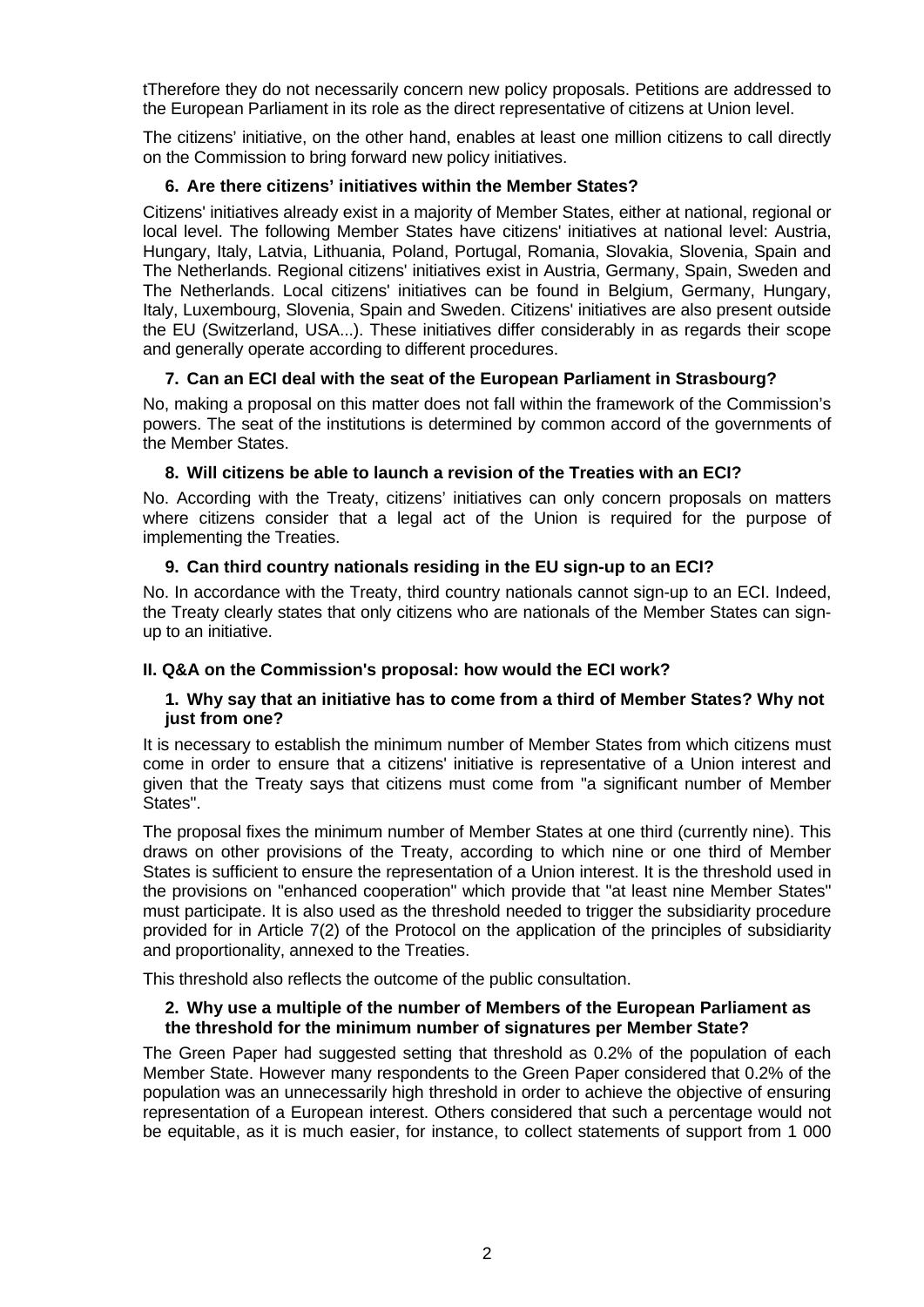citizens (representing 0.2% of the population) in Luxembourg than 160 000 in Germany, and therefore easier to count small Member States than large ones.

The approach chosen therefore reflects these two concerns. The proposal provides for a fixed threshold for each Member State, which is digressively proportional to the population of each State with a minimum threshold and a ceiling.

In order to ensure that these thresholds are based on objective criteria, the Commission has based them on a multiple of the number of Members of the European Parliament for each Member State. The multiple chosen is 750 in order to reflect the demands of many stakeholders to set a threshold below 0.2% of the population, on the one hand, and to take account of concerns that the threshold in small Member States should not be too low, on the other.

This system will thus allow a proportionately lower number of signatories for large countries and a proportionately higher number for small countries.

The minimum number of signatories per Member State is listed in Annex 1 of the Commission's proposal.

#### **3. What about the statements of support collected in the Member States where they do not reach the minimum threshold?**

These statements of support would of course be added to the total number of signatures but the Member States concerned would not be counted in the third of Member States required.

#### **4. How old would citizens have to be to sign-up to an initiative?**

All citizens of the Union who are of voting age in the European elections would be able to give their support to an initiative. This means a minimum age of 18 in all Member States except Austria (16).

#### **5. Would citizens need to be registered to vote to sign-up to an initiative?**

No. Citizens of the Union would only have to be of voting age in the European elections.

#### **6. Would it be possible for citizens of the Union residing outside the EU to signup to an ECI?**

Yes. Citizens would be able to sign-up to an ECI regardless of their country of residence, by indicating in their statements of support, a personal identity number/document issued by their Member State of nationality.

#### **7. If a citizen is a national of one Member State living in another Member State or outside the EU, in which Member State would her/his statement of support be counted?**

Her/his statement of support would be counted in the Member State which issued the personal identification document/number mentioned by the citizen in her/his statement of support. Therefore, for nationals of one Member State living in another Member State, they could be counted either in their Member State of nationality or in their Member State of residence. For citizens of the Union living outside the EU, they would be counted in their Member State of nationality.

However, citizens would only be allowed to sign-up to an initiative once.

#### **8. Would it be possible to sign-up to an ECI on-line? Would it be possible to signup on the Commission's website?**

The Citizens would have the possibility to sign-up on-line. However, the Commission does not intend to propose an on-line collection system on its own website. It would be the responsibility of the organiser to set up an on-line collection system complying with the requirements set out in the Regulation in terms of security and authentication.

#### **9. How would citizens be sure that signing up to an initiative on-line is secure?**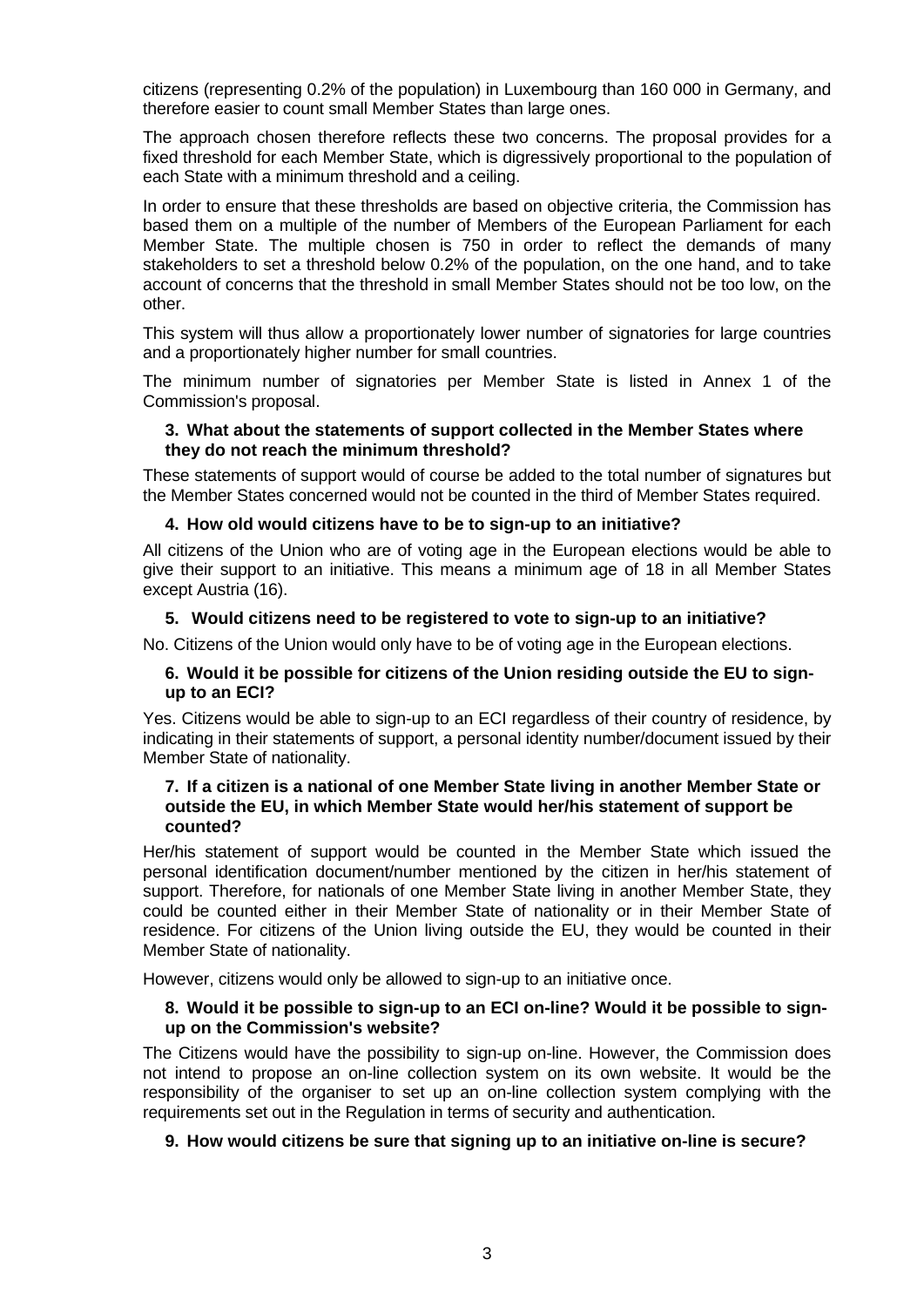The organisers of an initiative would have to ask for the certification of their on-line collection system with to the competent national authority where the data is stored. The national authorities would check that the security and technical features of their on-line collection system comply with the minimum requirements fixed in the Regulation. This would ensure that signing up is secure.

# **10. How could citizens who give their support to an initiative be sure that their personal data will not be used for any other purpose?**

The proposal seeks to ensure that data protection is fully assured, in the organisation and follow-up of a citizens' initiative, by all the relevant actors - organiser, Member States and the Commission. Legislation in force on personal data protection would apply to the processing of personal data carried out for the purpose of a citizens' initiative. The organiser of a citizens' initiative, as the data controller, would be liable in accordance with the civil or criminal law of the Member States for infringements of the legislation.

# **11. How would citizens find out about on-going initiatives?**

All on-going initiatives would be registered and made publicly available on the Commission's website. This would allow for the follow up of on-going initiatives and provide a tool for communication and transparency.

# **12. Who could organise an initiative?**

Any citizen of the Union of voting age in the European elections (18 in all Member States except Austria, 16 in Austria);

Any legal person or organisation established in a Member State.

## **13. How would the Commission verify that the groups/people launching initiatives are serious?**

The proposal foresees that proposed initiatives which are obviously not serious (e.g. those that are frivolous or abusive) should not be registered.

# **14. How would the Commission stop extremists using this tool as a platform for their views?**

The Commission intends to reject the registration of proposed citizens' initiatives which would be manifestly against the values of the Union so as to avoid giving making publicity to extremist views on the Commission's website.

# **15. What would the requirements be in order to present an initiative be?**

The organisers of an initiative would have to register the initiative with the Commission. They would have to provide the following information in one of the official languages of the Union, in an on-line register made available by the Commission:

- the title of the proposed citizens' initiative;
- the subject-matter;
- the description of the objectives of the proposal on which the Commission is invited to act;
- the legal base of the Treaties which would allow the Commission to act;
- the full name, postal address and email address of the organiser, or, in the case of a legal entity or organisation, its legal representative;
- all sources of funding and support for the proposed initiative at the time of registration.

The organiser would also have the possibility to provide more detailed information in an annex, including a draft legislative text.

## **16. Which language would the organisers have to use to register a proposed initiative?**

The organisers can ask for the registration of an initiative in any official language of the Union.